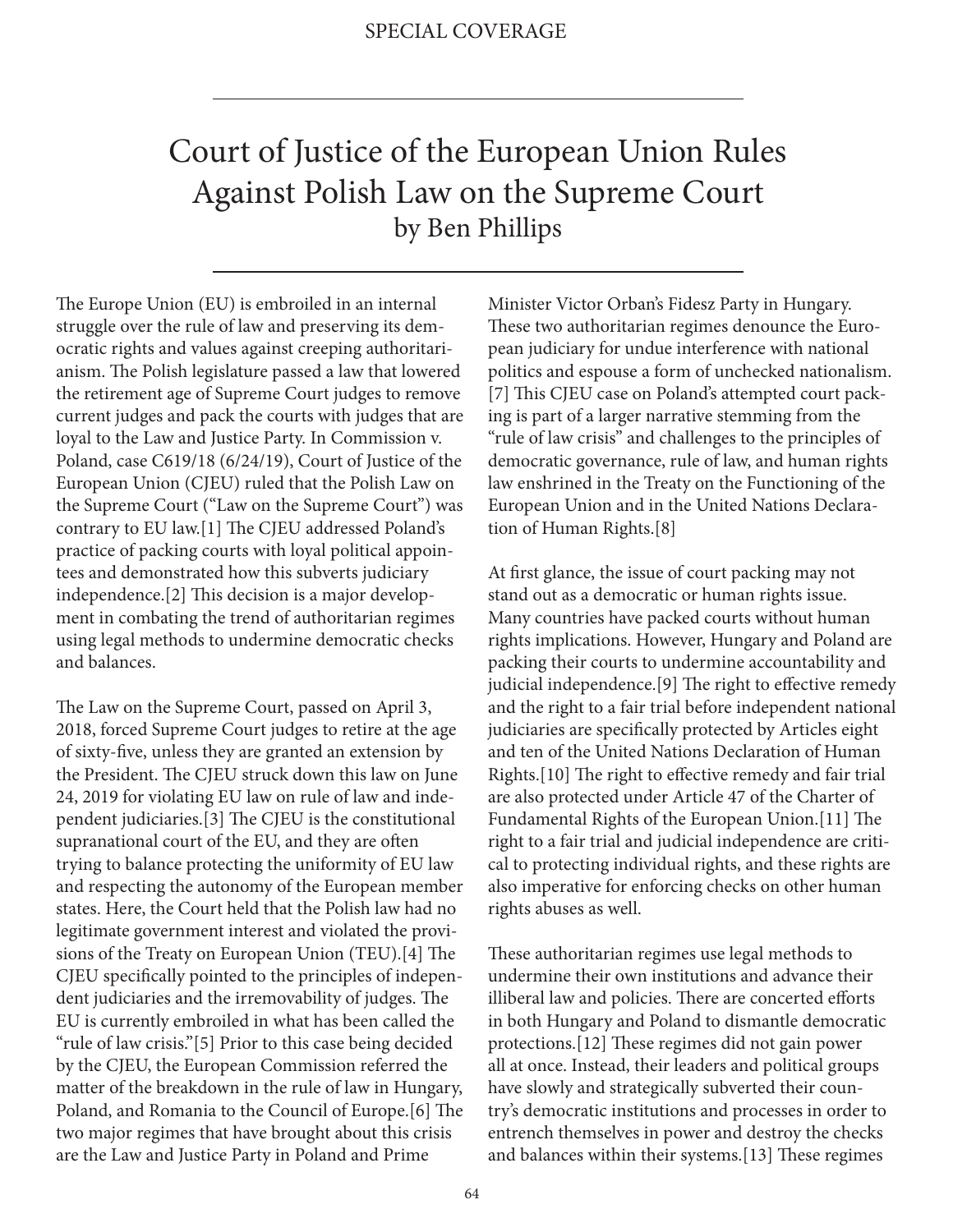## SPECIAL COVERAGE

focused on compromising the impartiality of the judiciary, replacing judges and packing courts, and increasing political appointments of loyal judges.[14] The compromised impartiality of the Polish and Hungarian judiciaries have paved the way for attacks on reporters, detaining asylum seekers and immigrants in Hungary, and restricting the rights of Civil Society Organizations and Human Rights organizations to gather freely in Poland.[15] These largely unchecked actions are possible, in part, thanks to the Polish and Hungarian regimes sabotage of their democratic institutions. These actions are the backdrop for the CJEU decision in Commission v. Poland.

The CJEU struck down the Law on the Supreme Court because it violated EU Law. Specifically, the CJEU cited to Article 19(1) of the TEU, "Member States shall provide remedies sufficient to ensure effective legal protection" of EU law and Article 47 of the Charter of Fundamental Rights of the European Union, the right to effective remedy and a fair trial.[16] The Court argued that Poland's compulsory retirement of judges on the Supreme Court undermined the independence and effectiveness of the judiciary, in violation of the fact that domestic courts are also EU courts and must monitor the effective implementation of EU law.[17] The Court further argued that the law compromised the judges' impartiality because the President had complete discretion to extend (or not extend) judicial terms past the retirement age.[18] The Court ruled that court packing and eroding judicial independence violated the principle of rule of law espoused in Article 2 of the TEU, which lays out the fundamental principles of the EU and its member states.[19] This ruling shows that the CJEU and laws of the EU can still be relied on to deal with the rule of law crisis in Europe.

Since the CJEU's judgement, the judges removed by the Law on the Supreme Court have been reinstated. [20] If the CJEU can have such effect in Poland, it can also monitor other laws and policies that undermine judicial independence in Romania and other European countries edging towards illiberal policies and authoritarianism.[21] These governments intentionally compromise their own judiciaries to silence political opposition and circumvent the enforcement of other human rights obligations. However, the effective use of the CJEU and other EU institutions is an important strategy to curb the spread and empowerment of authoritarian regimes. Most importantly, it demonstrates

that these countries are still able to be held accountable and cannot completely evade enforcement. Outside of actual changes caused by the CJEU decision, it also represents an ideological demonstration that the EU will take active measures to stand against policies and laws meant to undermine judicial independence and other democratic values. The intervention of the EU and the CJEU is a concrete step toward combatting undemocratic policies and laws that limit access to an independent judiciary and a fair trial.

The CJEU decision on Poland's Law on the Supreme Court is an important moment in addressing the rule of law crisis in Europe. The EU must apply and replicate these processes in the other member states in the EU that are employing similar practices to threaten the independence of their judiciaries. This is imperative to combat the erosion of judicial independence and maintain checks on authoritarian executive and legislative powers. The right to a fair trial and independent judiciary are vital human rights because they protect the rule of law and ensure that other obligations are being enforced.

7 Phillippe Dam, EU foot-dragging puts rule of law at risk in Hungary, Poland, HUMAN RIGHTS WATCH (Dec. 10, 2018), https://www.hrw.org/news/2018/12/10/eu-foot-dragging-putsrule-law-risk-hungary-poland#.

<sup>1</sup> Court of Justice of the European Union, Press Release No. 81/19: Case C-619/18, Commission v. Poland (June 24, 2019). 2 Id.

<sup>3</sup> Id.

<sup>4</sup> Id.

<sup>5</sup> Id; Daniel Hegedüs, No End in Sight for the EU's Democracy and Rule of Law Crisis, THE GERMAN MARSHALL FUND OF THE UNITED STATES (March 11, 2019), http://www.gmfus.org/ blog/2019/03/11/no-end-sight-eus-democracy-and-rule-law-crisis.

<sup>6</sup> European Commission, Rule of Law: European Commission acts to defend judicial independence in Poland, https://ec.europa. eu/commission/presscorner/detail/en/IP\_17\_5367.

<sup>8</sup> Christian Davies, The battle for the rule of law in Poland will have consequences across Europe, Prospect Mag. (June 27, 2019), https://www.prospectmagazine.co.uk/world/the-battle-for-therule-of-law-in-poland-will-have-consequences-across-europe; Treaty on European Union, Oct. 26, 2012, O.J. (C 326); Universal Declaration of Human Rights, G.A. Res 217 A (Dec. 10, 1948). 9 Dam, supra note 7.

<sup>10</sup> Universal Declaration of Human Rights, supra note 8. 11 EU Charter of Fundamental Rights art. 47, Dec. 14, 2007, O.J. (C 303).

<sup>12</sup> Krisztina Than, Hungary plans new administrative court, rejects rule of law concerns, REUTERS (Sept. 20, 2018), https:// www.reuters.com/article/us-hungary-courts-minister/hungary-